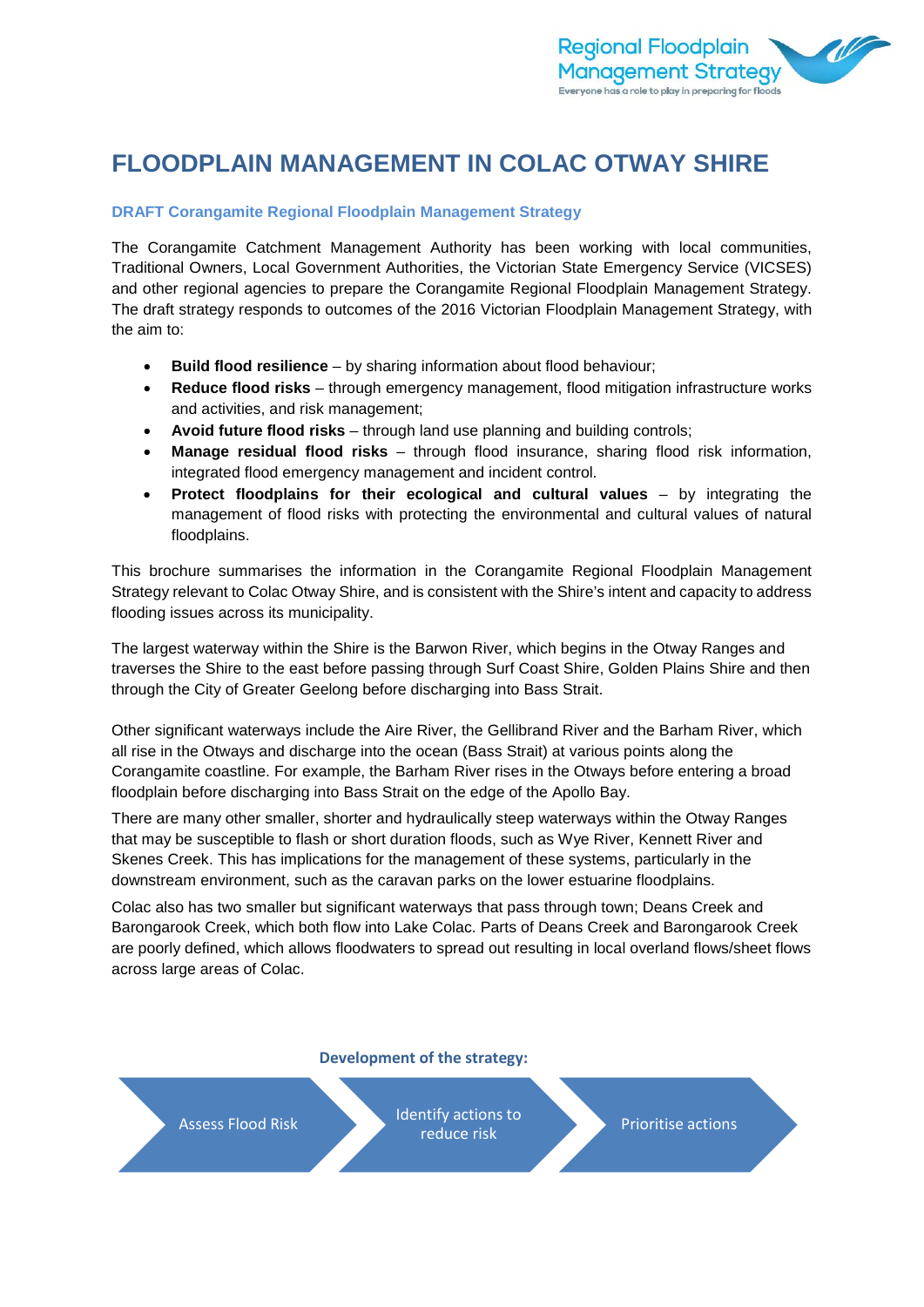#### **Colac Otway Shire Flood Risks**

Four management units within Colac Otway Shire were identified as priority risk areas in the regional risk assessment. These are Colac, Birregurra, Apollo Bay and Elliminyt.

Colac, Elliminyt and Birregurra have creeks that flow directly through town and can affect property, livelihoods and assets. Apollo Bay has riverine flood risks associated with the Barham River to the west of town as well as several other minor waterways within the residential parts of town.

#### **Addressing Flood Risk**

Actions that do the most to reduce risk have been prioritised. All suggested actions are subject to feasibility, which may require further detailed investigation, and the availability of funding. The suggested actions have been priorities over a regional scale, and may not address some specific localised issues including stormwater flooding, which are more appropriately dealt with through other channels.

The flood mitigation actions proposed can be grouped into four categories:

**Flood mitigation infrastructure** involves the construction and management of physical works designed to reduce the impacts of flooding, such as levees, floodways and retarding basins. Example actions include managing waterways, developing retarding basins and developing or managing levees.

**Flood warning and emergency management** involves community education and awareness in support of flood preparedness to reduce existing flood risks. Example actions include the installation of flood warning systems on roads prone to regular flooding, and developing and sharing detailed flood maps. It also includes emergency management planning to manage residual risks such as updating Flood Emergency Management Plans.

**Flood intelligence** involves acquiring information about flood behaviour in order to understand the flood risk in more detail. An example action is the development of a flood study for a river reach.

**Land use planning** relates to tools such as Planning Schemes and building regulations, which manage development in flood-prone areas to reduce risk to life and property associated with new development. An example action is updating Planning Schemes to reflect current flood mapping.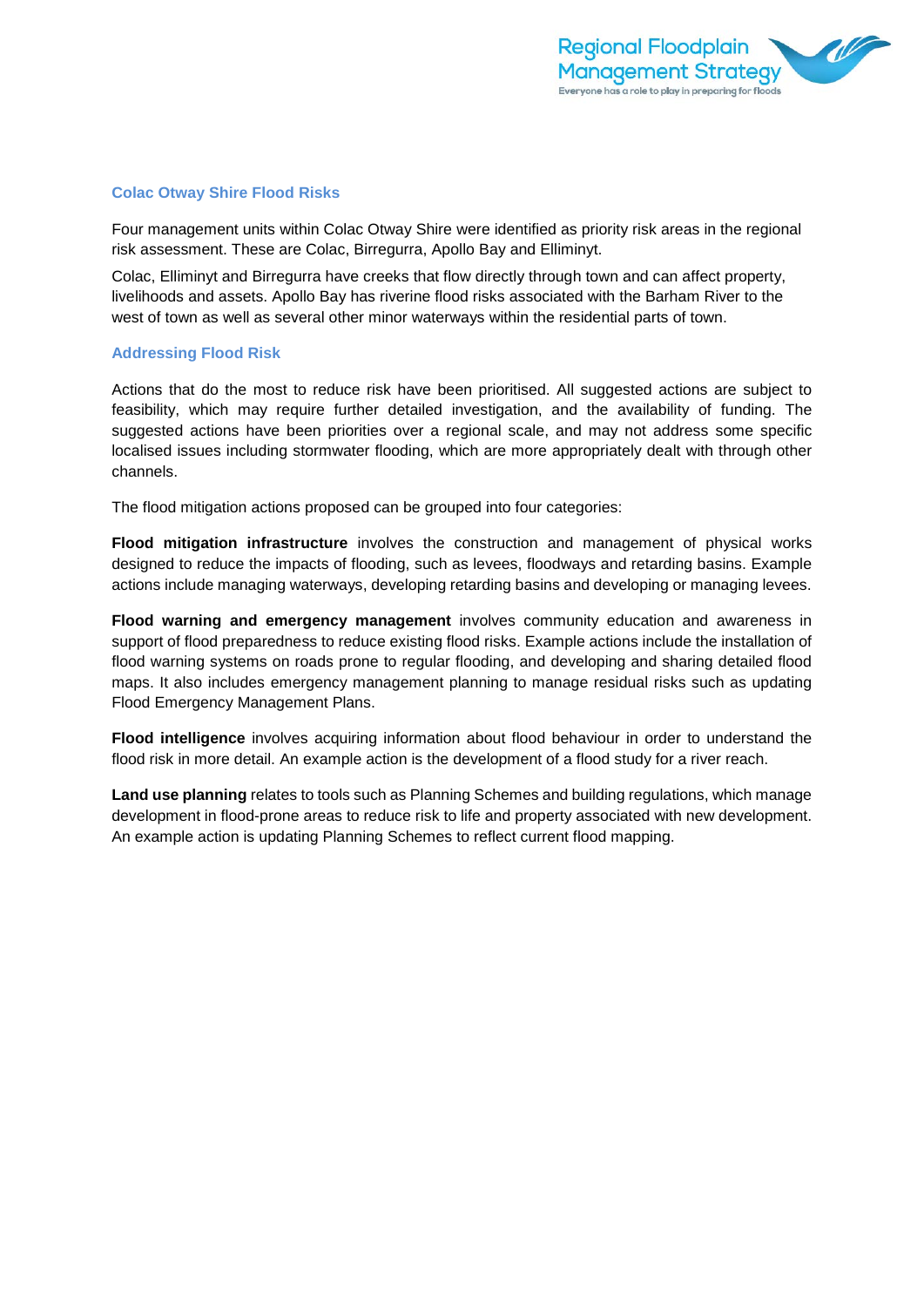

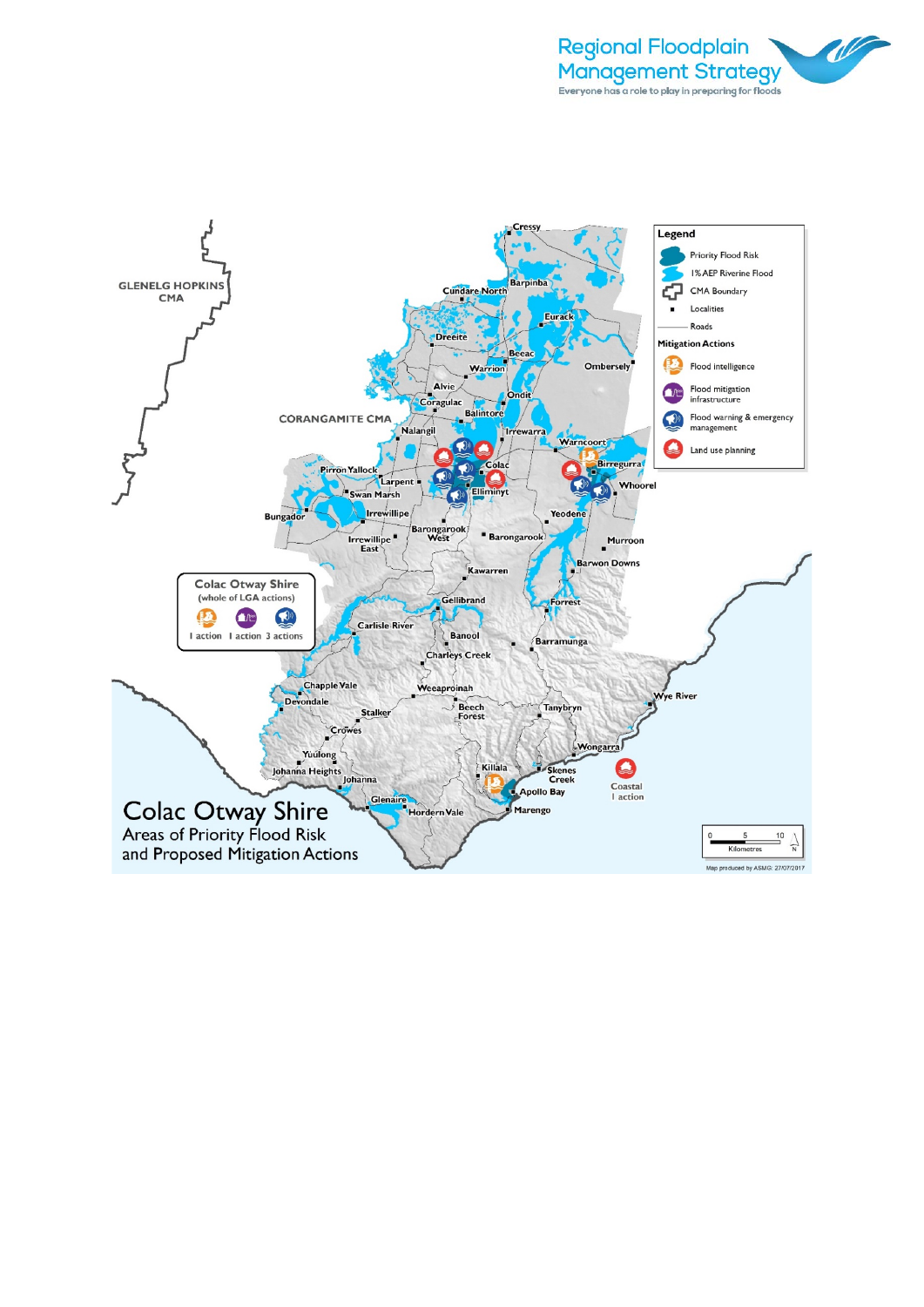# **Possible Flood Mitigation Actions**

| <b>Flood Mitigation Infrastructure</b><br>Seek funding to review the priority retarding basins in Colac, e.g. investigate the<br>benefits of current retarding basins, and whether their flood storage function is<br>adequate and could be upgraded/removed/ maintained.                                                                                                                                                                                                                                                                                                                                                                                                                                                                                                                                                                                                                                                                                                                                                                                                                                                                                                                                                                                          |
|--------------------------------------------------------------------------------------------------------------------------------------------------------------------------------------------------------------------------------------------------------------------------------------------------------------------------------------------------------------------------------------------------------------------------------------------------------------------------------------------------------------------------------------------------------------------------------------------------------------------------------------------------------------------------------------------------------------------------------------------------------------------------------------------------------------------------------------------------------------------------------------------------------------------------------------------------------------------------------------------------------------------------------------------------------------------------------------------------------------------------------------------------------------------------------------------------------------------------------------------------------------------|
| Flood Warning and emergency management<br>Identify the above floor flooded properties from the Deans Creek and<br>Barongarook Creek Floodplain Mapping Project (DELWP 2016).<br>Undertake community flood education engagement activities and develop<br>$\bullet$<br>flood awareness products for Colac that may include pre-recorded flood<br>education videos, local flood guides, community response plans, community<br>signs and gauge boards if VICSES funding application for \$40,000 is<br>successful.<br>Work with the Barongarook Nursing Home (on Murray Street, Colac) to<br>develop a Flood Response Plan.<br>Investigate the feasibility of an appropriate flood warning system for Colac.<br>$\bullet$<br>Example: Investigate methods to turn flood study outputs into tools to assist<br>with flood warning, preparedness and response.<br>Investigate the feasibility of a flood warning system for Birregurra, particularly<br>$\bullet$<br>for the smaller creeks through town.<br>Investigate the feasibility of a road inundation assessment (e.g. depth of road<br>$\bullet$<br>overtop, impassable vs. passable) to assist council and SES plan for road<br>closures during and after floods and better plan for potential road damages. |
| <b>Flood Intelligence</b><br>Seek funding support to undertake a flood study for Birregurra, with the<br>potential to develop an integrated flood and drainage strategy for the town.<br>Ensure this flood study includes above-floor flooded property data.<br>Seek funding support to undertake a flood study for Apollo Bay, including the<br>$\bullet$<br>landslip potential. Flood study area would be from Wild Dog Road to West of<br>Marengo Lookout.<br>Seek funding to investigate the berm dynamics for the lower Aire and Barham<br>River estuaries. This action needs to link in with any Coastal Hazard<br>Assessment and could include recommendations for planning controls in<br>estuarine areas.<br>Continue to support the Coastal Hazard Assessment Project (SA border to<br>٠<br>Breamlea) and ensure it meets the needs of the Corangamite CMA and<br>Council. Seek funding support to implement the next stage, which will involve<br>more detailed hazard assessments for high risk areas.                                                                                                                                                                                                                                                 |